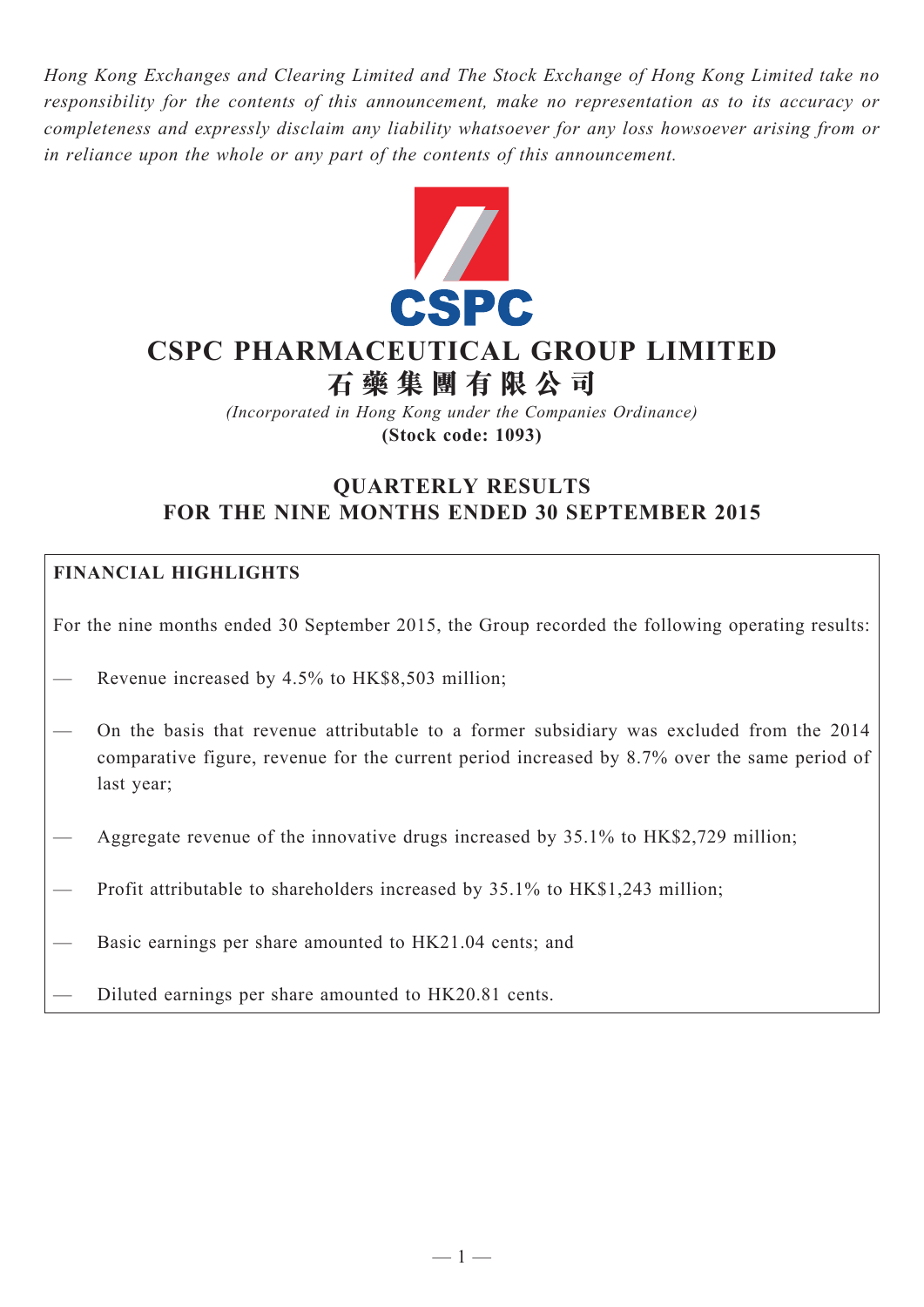The Board of Directors of CSPC Pharmaceutical Group Limited (the "Company") is pleased to announce the unaudited consolidated results of the Company and its subsidiaries (the "Group") for the nine months ended 30 September 2015 as follows:

# **CONSOLIDATED Statement of profit or loss and other comprehensive income**

*For the nine months ended 30 September 2015*

|                                   | For the nine months ended |               |  |
|-----------------------------------|---------------------------|---------------|--|
|                                   | 30 September              |               |  |
|                                   | 2015                      | 2014          |  |
|                                   | <b>HK\$'000</b>           | HK\$'000      |  |
|                                   | (Unaudited)               | (Unaudited)   |  |
| Revenue                           | 8,502,956                 | 8,138,631     |  |
| Cost of sales                     | (4,646,120)               | (5,063,115)   |  |
| Gross profit                      | 3,856,836                 | 3,075,516     |  |
| Other income                      | 75,127                    | 111,897       |  |
| Selling and distribution expenses | (1,659,165)               | (1, 287, 418) |  |
| Administrative expenses           | (403, 695)                | (430, 849)    |  |
| Other expenses                    | (248, 256)                | (241, 867)    |  |
| Operating profit                  | 1,620,847                 | 1,227,279     |  |
| Finance costs                     | (42, 756)                 | (43, 359)     |  |
| Loss on disposal of an associate  | (8, 873)                  |               |  |
| Share of results of               |                           |               |  |
| - an associate                    | 141                       |               |  |
| — a joint venture                 | 7,028                     | 312           |  |
| Profit before taxation            | 1,576,387                 | 1,184,232     |  |
| Income tax expenses               | (321, 457)                | (251, 541)    |  |
| Profit for the period             | 1,254,930                 | 932,691       |  |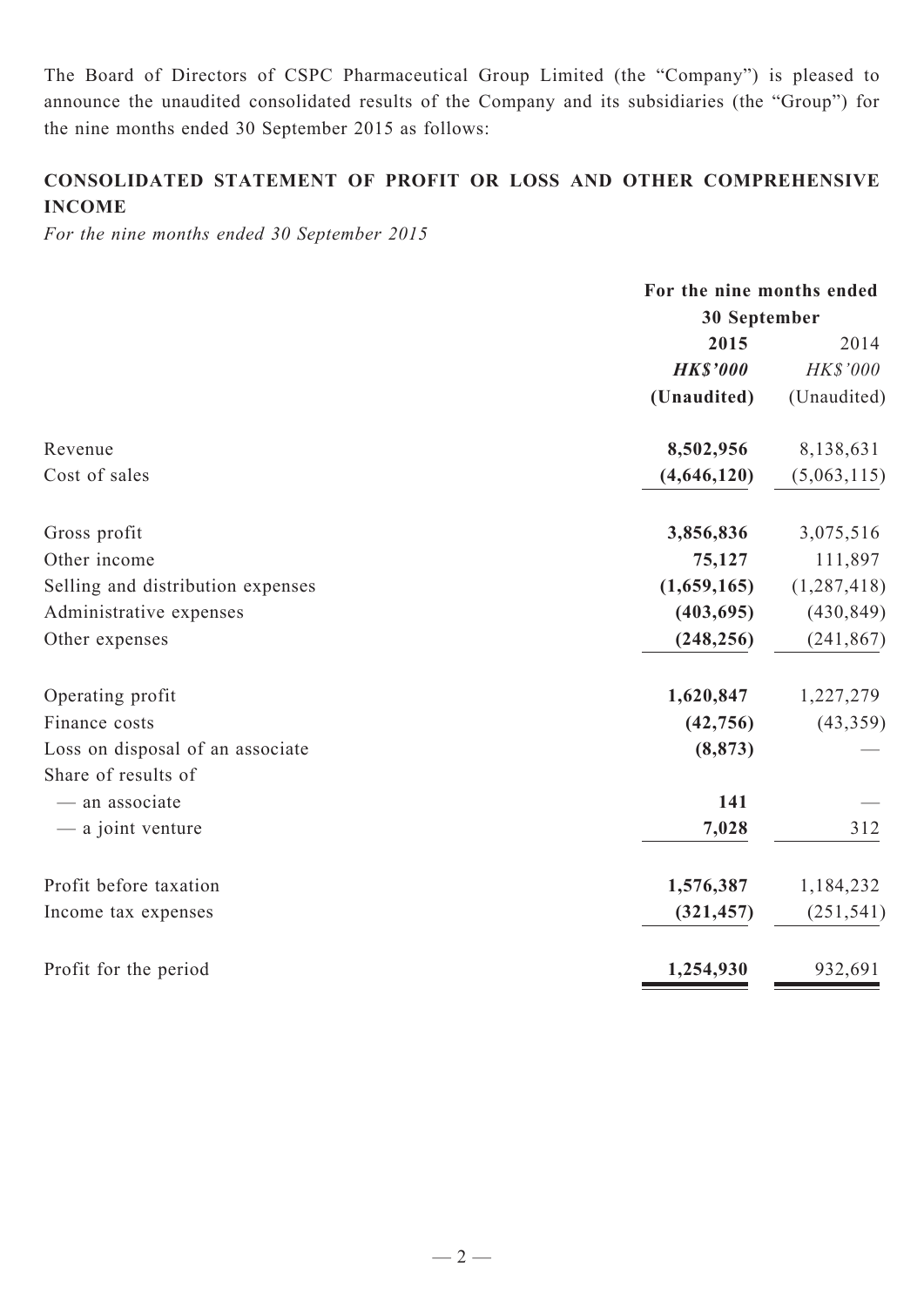|                                                                                     | For the nine months ended<br>30 September |             |  |
|-------------------------------------------------------------------------------------|-------------------------------------------|-------------|--|
|                                                                                     |                                           |             |  |
|                                                                                     | 2015                                      | 2014        |  |
|                                                                                     | <b>HK\$'000</b>                           | HK\$'000    |  |
|                                                                                     | (Unaudited)                               | (Unaudited) |  |
| Other comprehensive expense:                                                        |                                           |             |  |
| Items that will not be reclassified to profit or loss:                              |                                           |             |  |
| Exchange differences arising on translation of financial statements                 |                                           |             |  |
| to presentation currency                                                            | (225, 140)                                | (118, 042)  |  |
| Share of exchange differences of a joint venture                                    | (572)                                     | (228)       |  |
| Other comprehensive expense for the period                                          | (225, 712)                                | (118,270)   |  |
| Total comprehensive income for the period                                           | 1,029,218                                 | 814,421     |  |
|                                                                                     |                                           |             |  |
| Profit for the period attributable to:                                              |                                           |             |  |
| Owners of the Company                                                               | 1,243,093                                 | 920,371     |  |
| Non-controlling interests                                                           | 11,837                                    | 12,320      |  |
|                                                                                     | 1,254,930                                 | 932,691     |  |
|                                                                                     |                                           |             |  |
| Total comprehensive income for the period attributable to:<br>Owners of the Company | 1,019,453                                 | 803,129     |  |
| Non-controlling interests                                                           | 9,765                                     | 11,292      |  |
|                                                                                     | 1,029,218                                 | 814,421     |  |
|                                                                                     | <b>HK</b> cents                           | HK cents    |  |
| Earnings per share                                                                  |                                           |             |  |
| — Basic                                                                             | 21.04                                     | 15.58       |  |
| - Diluted                                                                           | 20.81                                     | 15.42       |  |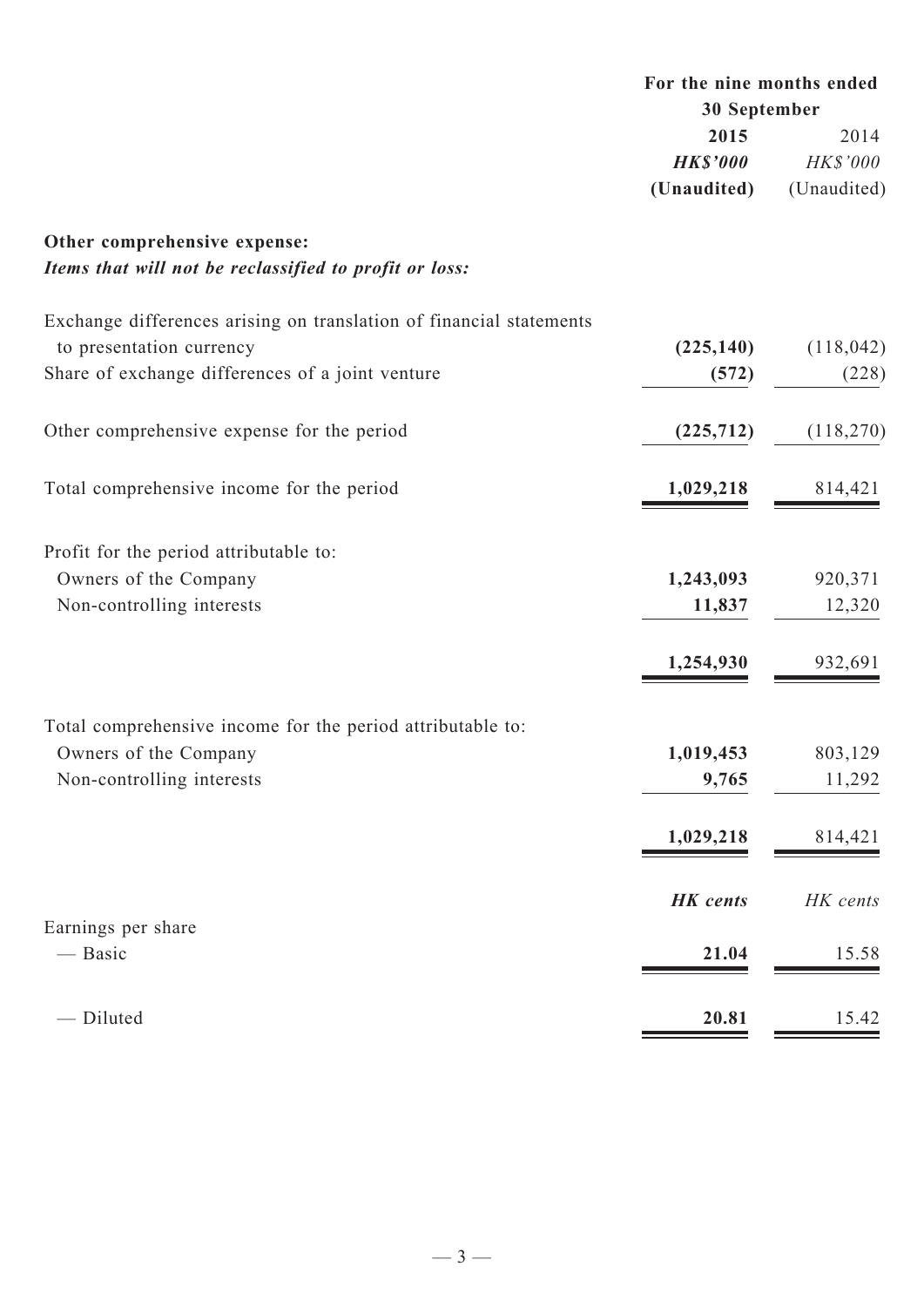*Notes:*

## **1. Principal Accounting Policies**

The principal accounting policies used in the preparation of the financial date for the nine months ended 30 September 2015 are consistent with those followed in the preparation of the Group's interim financial statements for the six months ended 30 June 2015.

## **2. Profit Before Taxation**

|                                                                        | For the nine months ended<br>30 September |                 |  |
|------------------------------------------------------------------------|-------------------------------------------|-----------------|--|
|                                                                        | 2015                                      | 2014            |  |
|                                                                        | <b>HK\$'000</b>                           | <b>HK\$'000</b> |  |
|                                                                        | (Unaudited)                               | (Unaudited)     |  |
| Profit before taxation has been arrived at after charging (crediting): |                                           |                 |  |
| Amortisation of other intangible assets (included in cost of sales)    | 15,199                                    | 14,740          |  |
| Amortisation of prepaid lease payments                                 | 11,093                                    | 11,555          |  |
| Depreciation of property, plant and equipment                          | 419,398                                   | 439,129         |  |
| Research and development expense (included in other expenses)          | 240,796                                   | 233,424         |  |
| Share-based payment expense (included in administrative expenses)      |                                           | 53,187          |  |
| Government grant income (included in other income)                     | (32, 658)                                 | (75, 372)       |  |

## **3. Earnings Per Share**

The calculation of the basic and diluted earnings per share attributable to the owners of the Company is based on the following data:

|                                                                   | For the nine months ended<br>30 September |                 |  |
|-------------------------------------------------------------------|-------------------------------------------|-----------------|--|
|                                                                   | 2015                                      | 2014            |  |
|                                                                   | <b>HK\$'000</b>                           | <b>HK\$'000</b> |  |
|                                                                   | (Unaudited)                               | (Unaudited)     |  |
| Earnings                                                          |                                           |                 |  |
| Earnings for the purposes of basic and diluted earnings per share | 1,243,093                                 | 920,371         |  |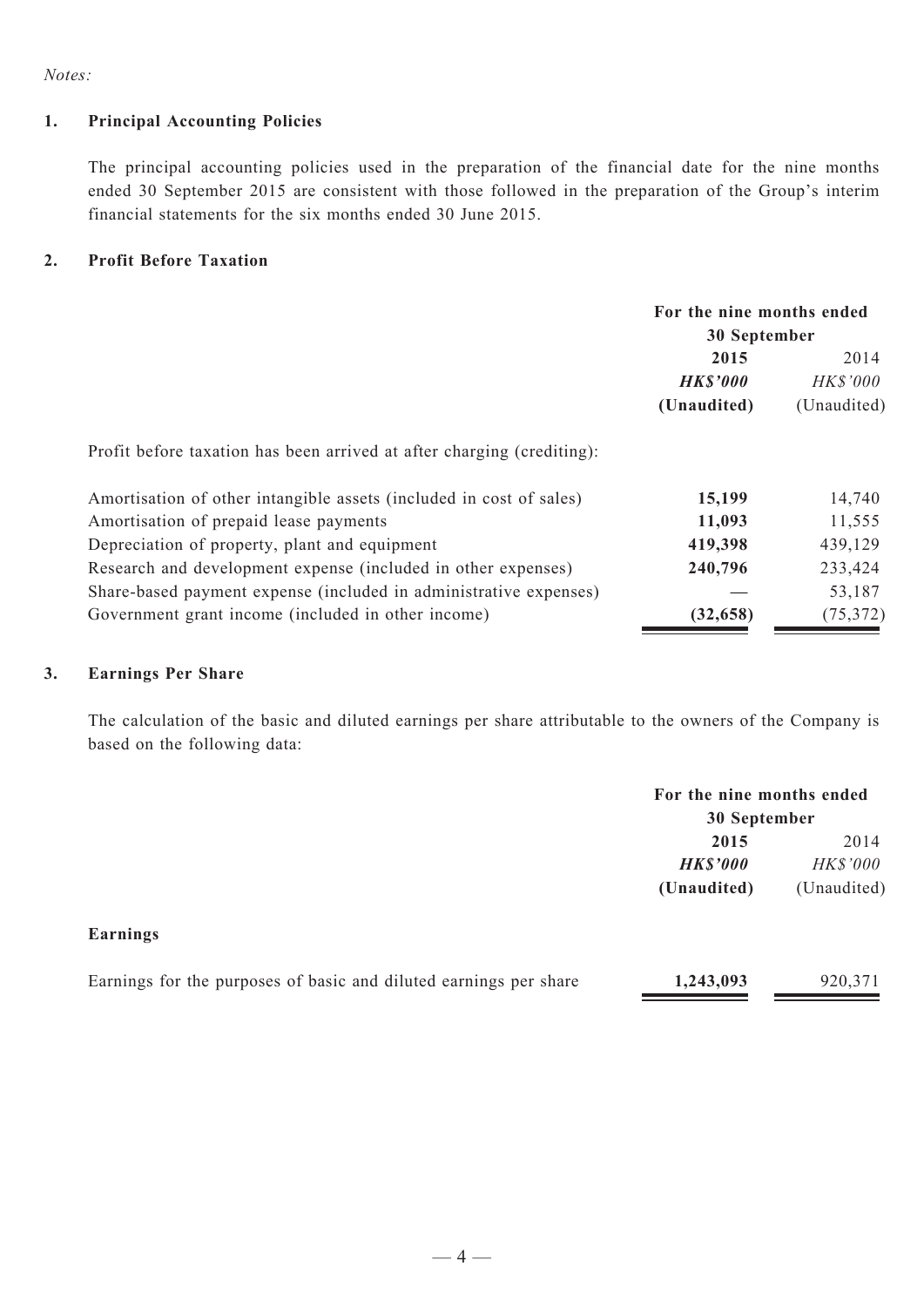|                                                                                           | For the nine months ended |             |  |
|-------------------------------------------------------------------------------------------|---------------------------|-------------|--|
|                                                                                           | 30 September              |             |  |
|                                                                                           | 2015                      | 2014        |  |
|                                                                                           | $\boldsymbol{v}$          | 000'        |  |
|                                                                                           | (Unaudited)               | (Unaudited) |  |
| Number of shares                                                                          |                           |             |  |
| Weighted average number of ordinary shares for the purpose<br>of basic earnings per share | 5,908,051                 | 5,908,018   |  |
| Effect of dilutive potential ordinary shares:                                             |                           |             |  |
| Share options granted by the Company                                                      | 65,265                    | 58,760      |  |
| Weighted average number of ordinary shares for the purpose of                             |                           |             |  |
| diluted earnings per share                                                                | 5,973,316                 | 5,966,778   |  |

# **4. Dividend**

The board of directors does not declare the payment of an interim dividend for the nine months ended 30 September 2015 (2014: Nil).

# **5. Review of Results**

The financial data for the nine months ended 30 September 2015 is based on the internal records and management accounts of the Group and has not been reviewed or audited by the external auditor of the Company.

# **SEGMENT INFORMATION**

The Group's operating segments are identified on the basis of internal reports about components of the Group that are regularly reviewed by the board of directors, being chief operating decision makers, for the purpose of resources allocation and assessment of segment performance.

The Group's reportable and operating segments for financial reporting purposes are as follows:

- (a) Finished Drugs
- (b) Antibiotics (intermediates and bulk drugs)
- (c) Vitamin C (bulk drugs)
- (d) Caffeine and others (bulk drugs)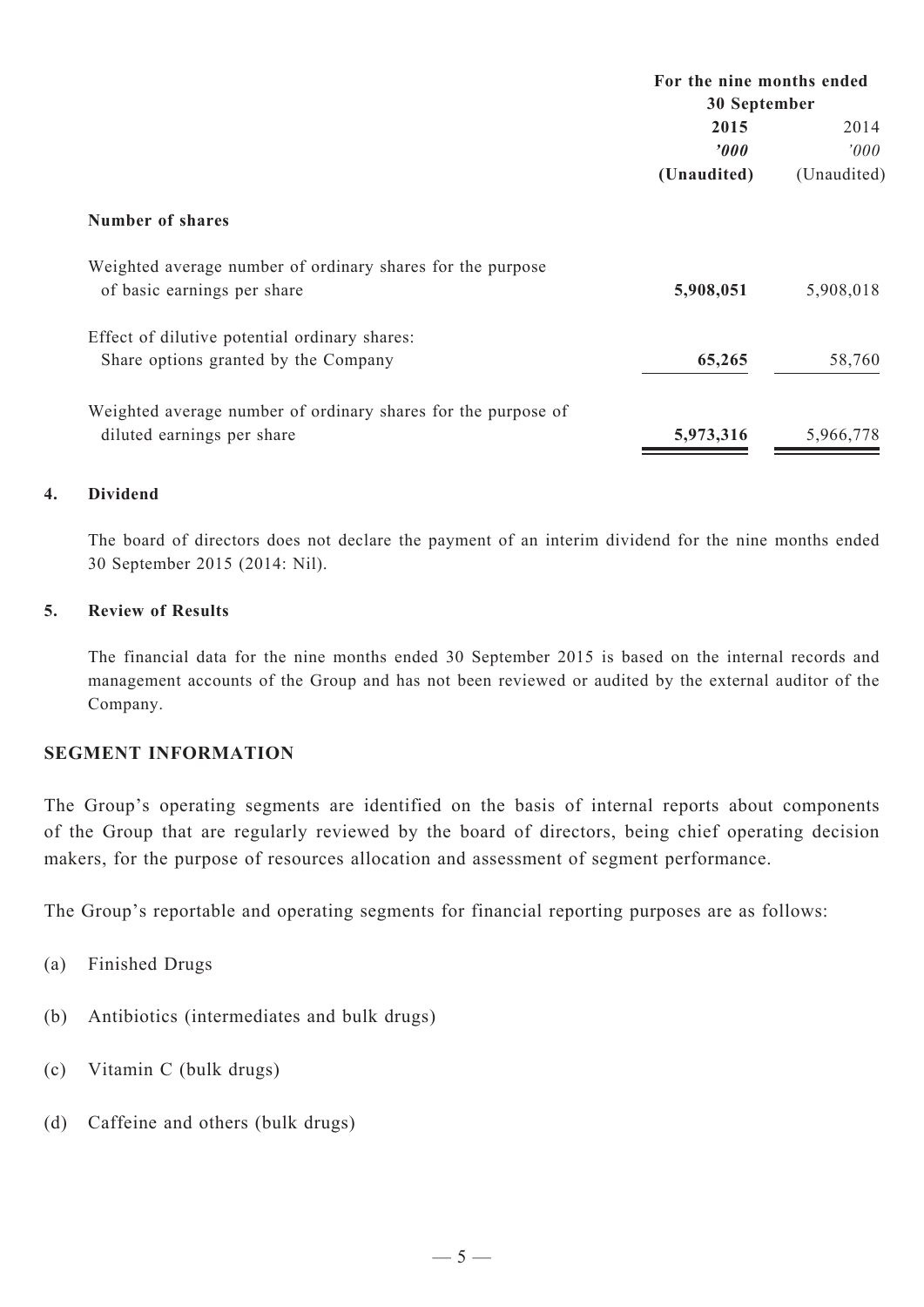All reportable segments are engaged in the manufacture and sales of pharmaceutical products.

The following is an analysis of the Group's revenue and results by reportable and operating segment.

# *For the nine months ended 30 September 2015 (Unaudited):*

|                                                             | Finished                        |                                       |                              | Caffeine                      | Segment                  |                                 |                                 |
|-------------------------------------------------------------|---------------------------------|---------------------------------------|------------------------------|-------------------------------|--------------------------|---------------------------------|---------------------------------|
|                                                             | <b>Drugs</b><br><b>HK\$'000</b> | <b>Antibiotics</b><br><b>HK\$'000</b> | Vitamin C<br><b>HK\$'000</b> | and others<br><b>HK\$'000</b> | total<br><b>HK\$'000</b> | Eliminations<br><b>HK\$'000</b> | Consolidated<br><b>HK\$'000</b> |
|                                                             |                                 |                                       |                              |                               |                          |                                 |                                 |
| <b>SEGMENT REVENUE</b>                                      |                                 |                                       |                              |                               |                          |                                 |                                 |
| External sales                                              | 5,742,865                       | 1,342,536                             | 908,569                      | 508,986                       | 8,502,956                |                                 | 8,502,956                       |
| Inter-segment sales                                         |                                 | 38,433                                | 3,548                        | 2,352                         | 44,333                   | (44, 333)                       |                                 |
| <b>TOTAL REVENUE</b>                                        | 5,742,865                       | 1,380,969                             | 912,117                      | 511,338                       | 8,547,289                | (44, 333)                       | 8,502,956                       |
| Inter-segment sales are charged at prevailing market rates. |                                 |                                       |                              |                               |                          |                                 |                                 |
| <b>SEGMENT PROFIT (LOSS)</b>                                | 1,476,319                       | 164,739                               | (41,549)                     | 90,349                        |                          |                                 | 1,689,858                       |
| Unallocated income                                          |                                 |                                       |                              |                               |                          |                                 | 5,578                           |
| Unallocated expenses                                        |                                 |                                       |                              |                               |                          |                                 | (74, 589)                       |
| Operating profit                                            |                                 |                                       |                              |                               |                          |                                 | 1,620,847                       |
| Finance costs                                               |                                 |                                       |                              |                               |                          |                                 | (42, 756)                       |
| Loss on disposal of an associate                            |                                 |                                       |                              |                               |                          |                                 | (8, 873)                        |
| Share of results of                                         |                                 |                                       |                              |                               |                          |                                 |                                 |
| - an associate                                              |                                 |                                       |                              |                               |                          |                                 | 141                             |
| - a joint venture                                           |                                 |                                       |                              |                               |                          |                                 | 7,028                           |
| Profit before taxation                                      |                                 |                                       |                              |                               |                          |                                 | 1,576,387                       |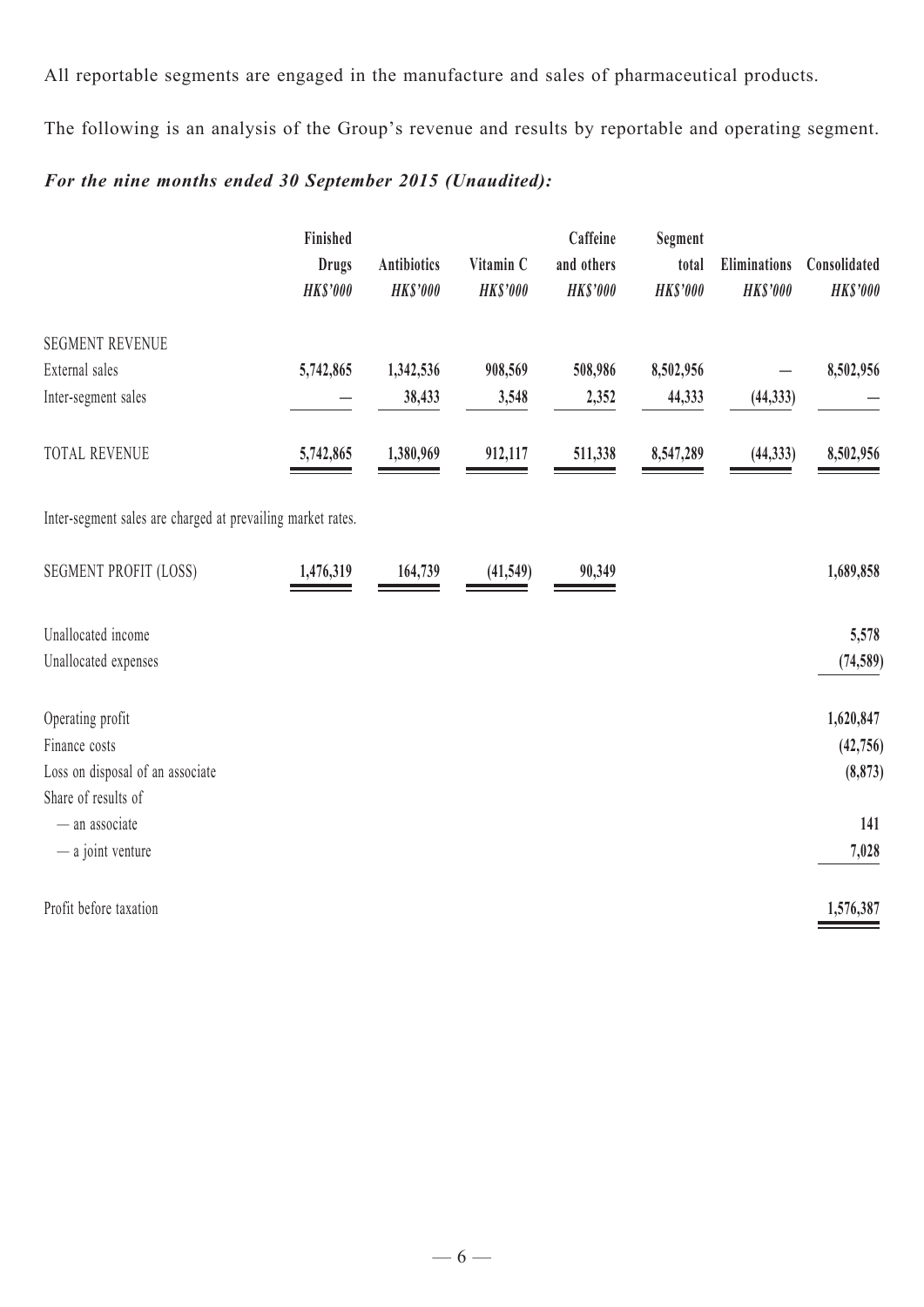# *For the nine months ended 30 September 2014 (Unaudited):*

|                                                             | Finished<br>Drugs<br>HK\$'000 | Antibiotics<br>HK\$'000 | Vitamin C<br>HK\$'000 | Caffeine<br>and others<br>HK\$'000 | Segment<br>total<br>HK\$'000 | Eliminations<br>HK\$'000 | Consolidated<br>HK\$'000 |
|-------------------------------------------------------------|-------------------------------|-------------------------|-----------------------|------------------------------------|------------------------------|--------------------------|--------------------------|
| <b>SEGMENT REVENUE</b>                                      |                               |                         |                       |                                    |                              |                          |                          |
| External sales                                              | 4,891,660                     | 1,818,603               | 950,458               | 477,910                            | 8,138,631                    |                          | 8,138,631                |
| Inter-segment sales                                         |                               | 37,673                  | 5,189                 | 5,187                              | 48,049                       | (48,049)                 |                          |
| <b>TOTAL REVENUE</b>                                        | 4,891,660                     | 1,856,276               | 955,647               | 483,097                            | 8,186,680                    | (48,049)                 | 8,138,631                |
| Inter-segment sales are charged at prevailing market rates. |                               |                         |                       |                                    |                              |                          |                          |
| <b>SEGMENT PROFIT (LOSS)</b>                                | 1,195,651                     | 108,570                 | (45,979)              | 89,886                             |                              |                          | 1,348,128                |
| Unallocated income                                          |                               |                         |                       |                                    |                              |                          | 5,037                    |
| Unallocated expenses                                        |                               |                         |                       |                                    |                              |                          | (125, 886)               |
| Operating profit                                            |                               |                         |                       |                                    |                              |                          | 1,227,279                |
| Finance costs                                               |                               |                         |                       |                                    |                              |                          | (43,359)                 |
| Share of results of a joint venture                         |                               |                         |                       |                                    |                              |                          | 312                      |
| Profit before taxation                                      |                               |                         |                       |                                    |                              |                          | 1,184,232                |

Segment profit (loss) represents the profit (loss) recognised by each segment without allocation of interest income, finance costs, central administrative expenses, loss on disposal of an associate and share of results of an associate and a joint venture. This is the measure reported to the board of directors for the purposes of resource allocation and performance assessment.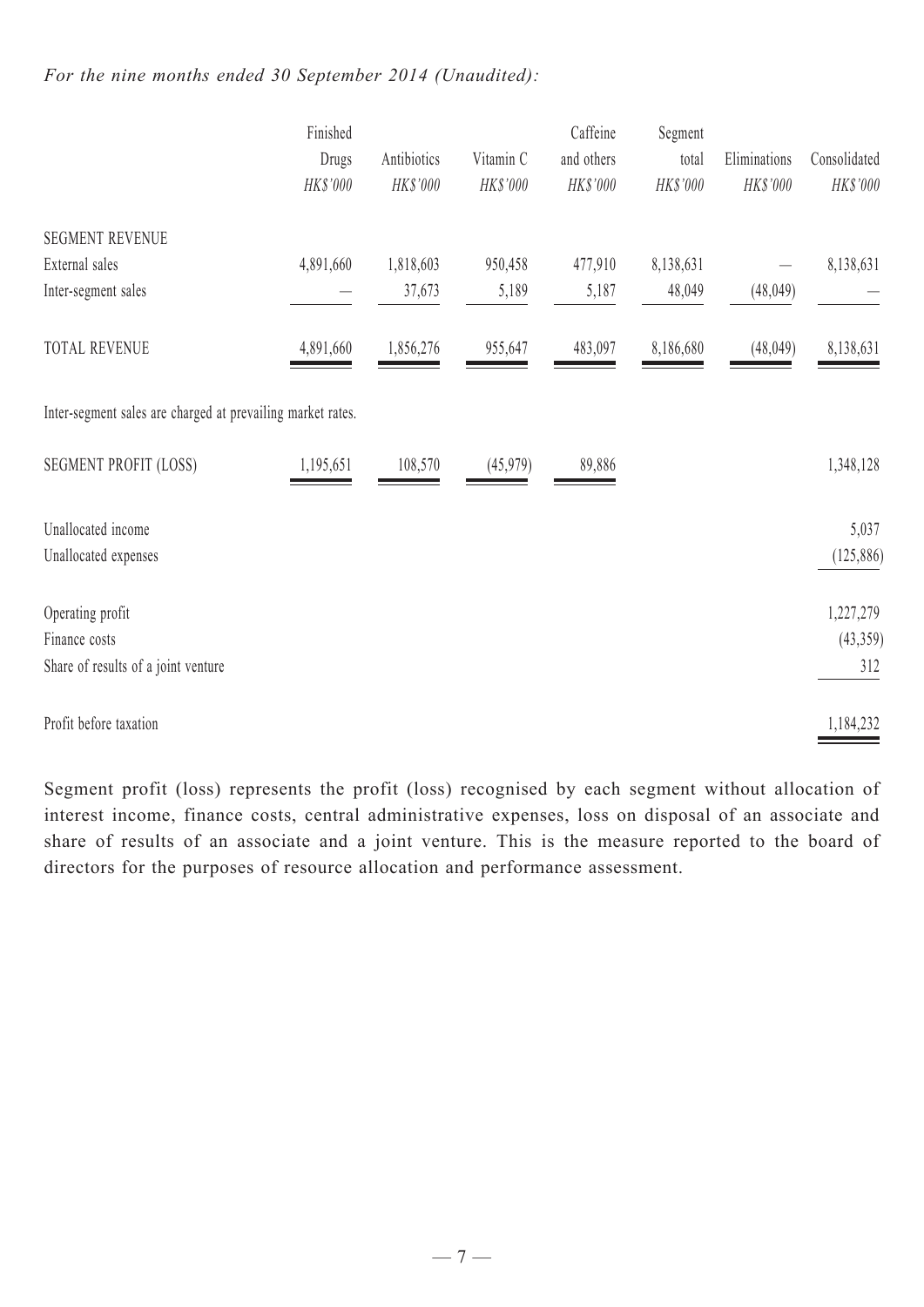# **BUSINESS REVIEW**

## **Results**

For the period under review, the Group recorded sales revenue of approximately HK\$8,503 million, representing an increase of 4.5% over the same period of last year. However, the 2014 comparative figure has taken into account sales revenue of approximately HK\$314 million attributable to a former subsidiary. On the basis that sales revenue attributable to the former subsidiary is excluded from the 2014 comparative figure, the Group's sales revenue for the current period increased by 8.7% over the same period of last year.

Profit attributable to shareholders for the current period amounted to approximately HK\$1,243 million, representing an increase of 35.1% over the same period of last year.

#### **Finished Drug Business**

Major innovative drugs of the Group include "NBP" (butylphthalide soft capsules and injections), "Oulaining" (oxiracetam capsules and lyophilized powder injections), "Xuanning" (levamlodipine maleate tablets), "Duomeisu" (doxorubicin hydrochloride liposome injecions), "Jinyouli" (PEGrhGCSF injections), "Ailineng" (elemene injections) and "Nuolining" (imatinib mesylate tablets). These innovative drugs continued to deliver strong growth during the period with aggregate sales revenue reaching approximately HK\$2,729 million, representing a growth of 35.1%. On the other hand, common generic drugs of the Group maintained a stable growth with aggregate sales revenue increasing by 5% to approximately HK\$3,014 million.

Sales revenue of the overall finished drug business for the current period reported a growth of 17.4% over the same period of last year, reaching approximately HK\$5,743 million. With growing contribution from the innovative drugs, operating profit of the finished drug business for the current period increased by 23.5% to approximately HK\$1,476 million, with operating profit margin improving to 25.7%.

## **Bulk Drug Business**

Sales revenue of the antibiotic business for the current period recorded a significant decline mainly due to the fact that the 2014 comparative figure has taken into account sales revenue attributable to a former subsidiary. Overall market conditions of antibiotics have in fact shown improvement during the current period with operating profit contributed from the antibiotic business increasing to approximately HK\$165 million. A weaker performance in the third quarter of current year was noted due to changes in market conditions.

Owing to overcapacity in the market, vitamin C business continued to remain weak and reported a loss for the current period.